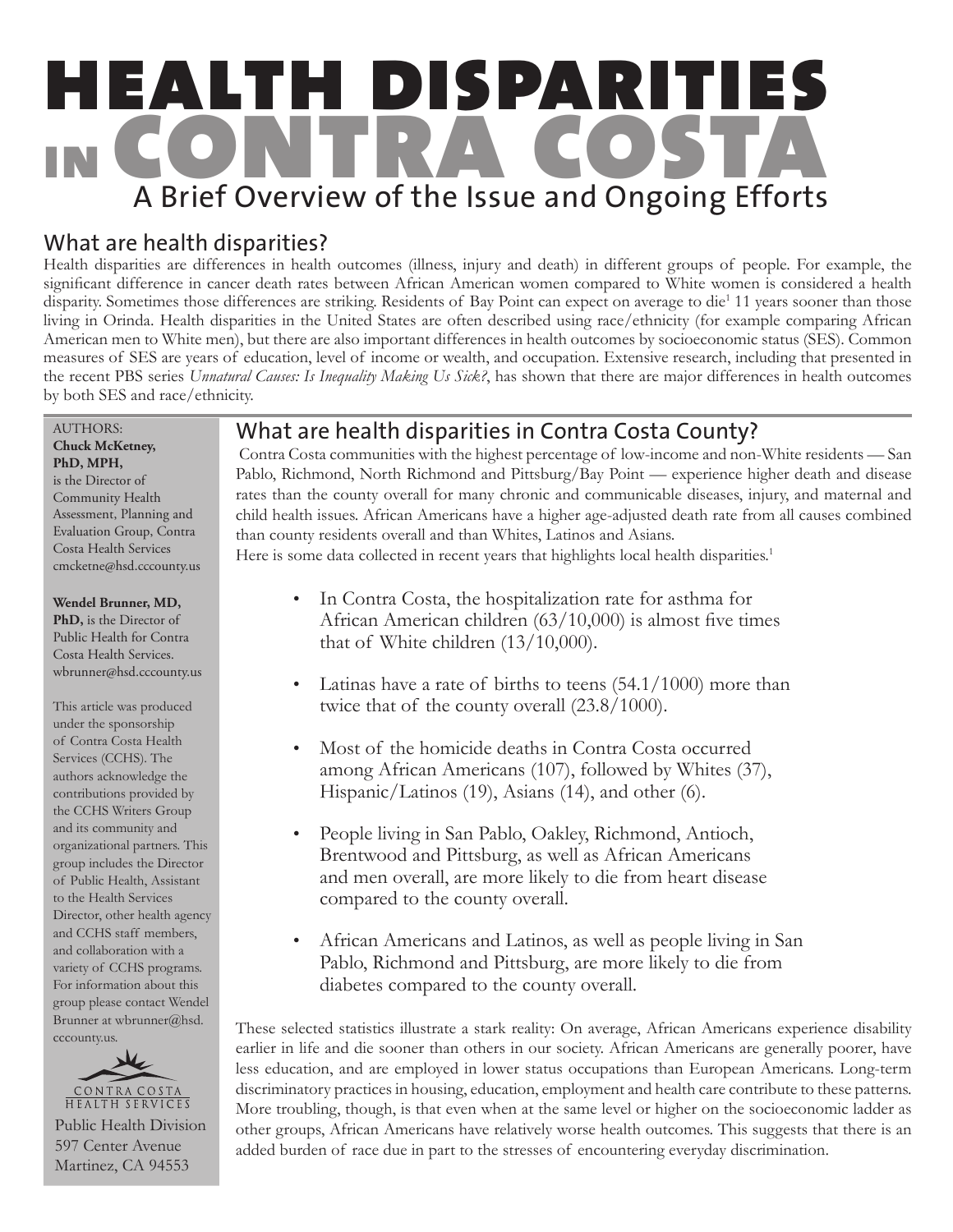## What causes health disparities?

The answer to what causes health disparities is complex. The root causes of most health disparities are the broader, longterm inequalities that are in our society including poverty and discrimination. Health disparities are often called health inequities, because they result from these broader inequities in our society. Poverty and discrimination lead to stress, greater exposure to unhealthy physical and social environments and less access to high quality goods and services including education, health services, transportation, food and recreation. Health studies have shown that these "environmental factors" are strongly related to higher rates of injury, illness and premature death.

#### What is the role of the local health department?

Local health departments have several key roles in reducing health disparities. Contra Costa Health Services (CCHS) through its Reducing Health Disparities efforts has been working both to improve its service delivery system to address health disparities and to partner with community and public agencies to address the physical and social environmental factors that underlie health inequities in the county.

 A comprehensive agency like Contra Costa Health Services (CCHS) is an important part of the broader social safety net, which is vital to reducing health disparities. CCHS is committed to supporting the safety net services in California and to improving our own operations to better address health disparities directly. We seek to provide high quality, culturally and linguistically appropriate health care services for all, with an emphasis on those with little or no resources by:



#### What should be done about health disparities?

Public health professionals and advocates have long known that sustainable changes in health outcomes require addressing the health care needs of the groups at greatest risk and, more importantly, working to change the social and environmental conditions which lead to poor health outcomes in the first place. The public health tradition of advocating for needed changes in housing, water quality and sanitation has lead to successful reduction of many infectious diseases throughout the United States. Now chronic diseases like asthma, heart disease, and diabetes have become the leading causes of death and disability, disproportionately impacting low-income and minority communities. These diseases are affected by environmental factors such as air pollution, poor housing, lack of education, stress, tobacco advertising, and high-fat fast food. Public health programs and other partners in the community must continue the difficult struggle to improve the broader social and physical environments in which people live as a way to improve health.

- *Improving* the experience of consumers/clients/patients/ customers who utilize CCHS services
- *Increasing* respect, responsiveness and cultural sensitivity *•* in all internal and external staff interactions
- *Developing* systems that support and promote culturally and linguistically appropriate access and respectful delivery of services

We also work with partners in other sectors—education, housing, transportation, community development, land use planning, community agencies etc—to identify the relationship between their activities and health. For example, decisions made in a city's general plan about sidewalks impact whether people in that community walk, run and get the other physical activity they need to stay healthy. Quality education and the availability of affordable housing also have major impacts on the health of communities. CCHS uses a spectrum of strategies from promoting policy to changing organizational practices to mobilizing neighborhoods and communities in order to change the environment to improve health.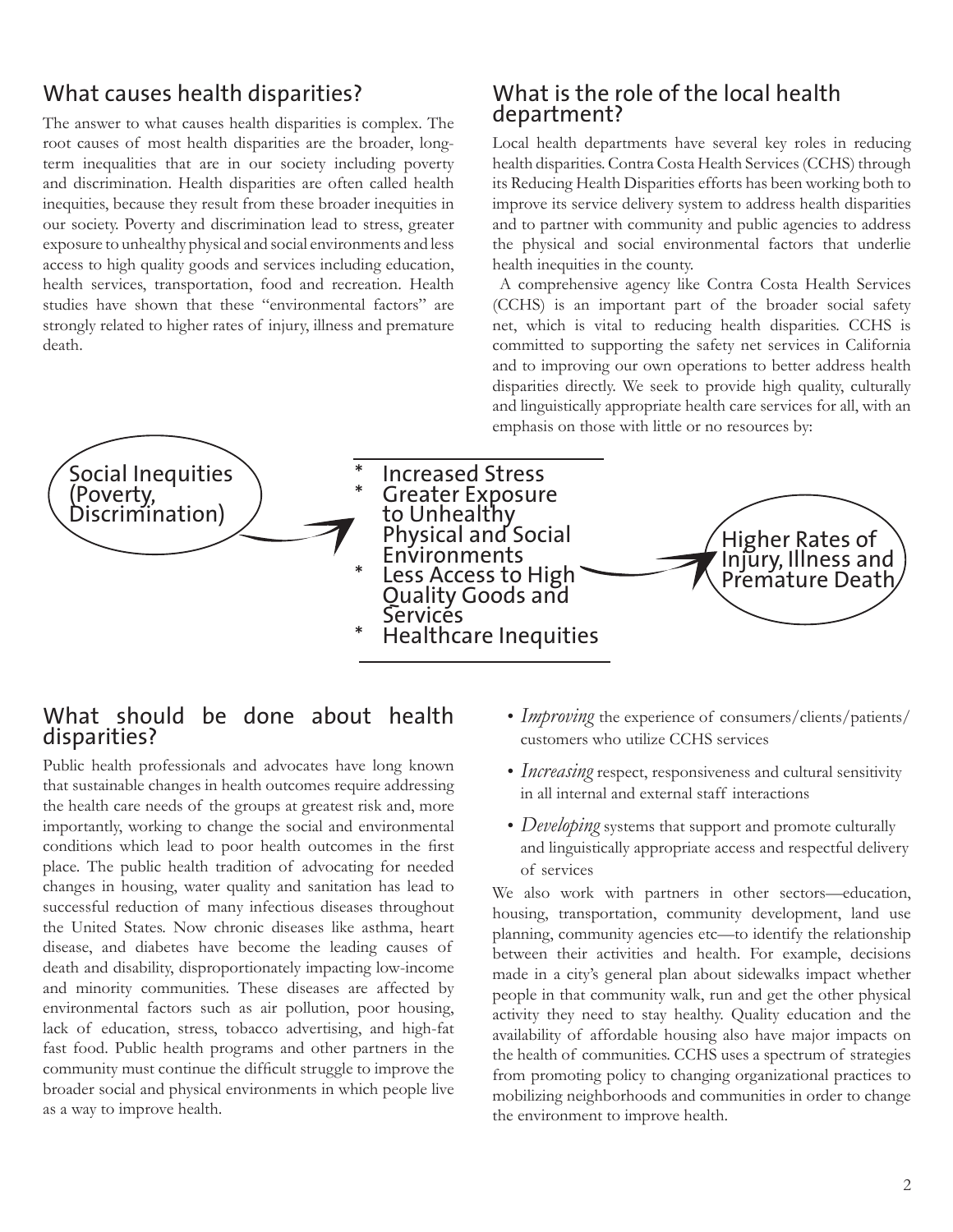### Can health departments really reduce health disparities?

Yes they can. Many of the policies and actions required to eliminate the root causes of health disparities are clearly beyond what health departments can do alone. However, there are many opportunities for health departments to address health disparities effectively, through their own actions and in partnership with others. Some examples of what Contra Costa has done include:

- **The Life Course Initiative** is a 15-year effort **•** launched in 2005 by the Family Maternal and Child Health Programs of Contra Costa Health Services. It is designed to 1) reduce disparities in birth outcomes for all ethnic/racial groups, 2) improve reproductive potential in our highest risk communities, 3) bring about a paradigm shift in the planning, delivery, and evaluation of MCH services at the local level, and ultimately, 4) improve the health of future generations. The Life Course Perspective suggests that health disparities are the result of differences in protective and risk factors between groups of people over the course of their lives. Since its inception, the initiative has educated 200 FMCH staff, as well as many CCHS staff, local policy makers, community partners and others about the Life Course perspective. In addition, we have launched BEST (Building Economic Security Today), a financial education project designed to engage our clients in financial asset development activities to give them the skills necessary to increase their financial stability and security, a key protective factor leading to improved health outcomes.
- **Contra Costa's Breast Cancer Partnership** was a **•** coalition of the health department, cancer organizations, community medical providers, women's groups, the faith community, survivors, and others brought together to reduce the barriers for treatment of breast cancer. This coalition was formed in 1997to address the low rates of early diagnosis of breast cancer among African American women compared to their White counterparts. By 2002, African American women in Contra Costa were getting early diagnosis of breast cancer at the same rate as White women, and new legislation provided breast and cervical cancer treatment for all women in California.
- **County planners and health professionals** are working **•** to promote health through land use and transportation planning. Under the direction of the County Board of Supervisors, the county's Community Development, Health Services, and Public Works Departments formed a Planning Integration Team for Community Health (PITCH). PITCH's purpose is to identify and coordinate land use and transportation planning efforts to improve community health in Contra Costa's unincorporated communities, where there are disproportionately high rates of injury and chronic disease. CCHS is working with two local city governments to include a Health Element in the city general plans, and with residents and businesses to incorporate pedestrian safety and "walkability" into local Redevelopment Plans.
- **Contra Costa Health Services' Healthy Neighborhoods • Project's Latina Action Team** residents identified drinking water quality as a community concern in 2006. Through their research and with assistance from the Hazardous Materials Ombudsman, they discovered their water was not fluouridated and had a higher concentration of trihalomethanes (which, at high levels can increase the risk of getting certain cancers) than any other East County community. At the same time, the private water company serving the community proposed a major hike in the water rates. CCHS staff worked with residents, water regulators and community organizations including helping residents understand the complex data they had received. As a result the Public Utilities Commission delayed the rate increase.
- **Healthy and Active Before 5** was created to address the **•**epidemic of childhood obesity by the CCHS Pediatrics Department and Public Health Division in partnership with a group of agencies, including Kaiser Permanente. That group, including leaders from many Contra Costa organizations and agencies, developed a comprehensive action plan with input from families. The plan was rolled out at a summit that gave more than 100 participants a chance to explore how to build a healthier environment for children.